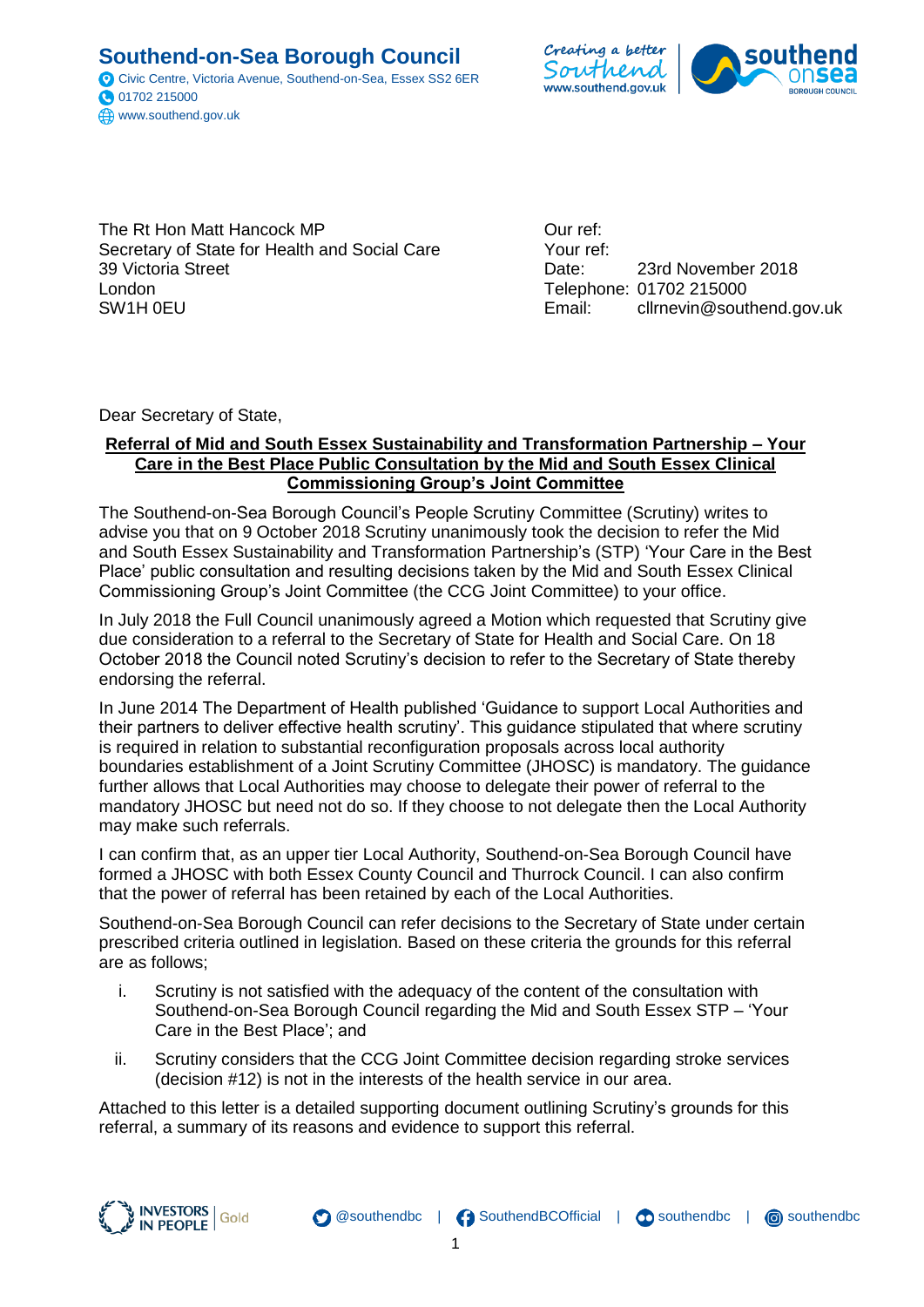As Chair of Scrutiny I would ask that you give your full consideration to the issues raised by the Council following its' extensive and thorough work over many years with the STP and previously, the Essex Success Regime.

The detail of our referral is attached to this letter. Should you require any further information, please do not hesitate to contact Fiona Abbott, Statutory Scrutiny Officer, Southend-on-Sea Borough Council, [\(fionaabbott@southend.gov.uk](mailto:fionaabbott@southend.gov.uk) or 01702 215 104).

Scrutiny looks forward to your reply and we hope that your view on these issues will provide a way forward in support of better outcomes for the residents of Southend-on-Sea.

Yours sincerely,

Councillor Cheryl Nevin **Chair** People Scrutiny Committee Southend-on-Sea Borough Council Civic Centre Victoria Avenue Southend-on-Sea Essex SS2 6ER





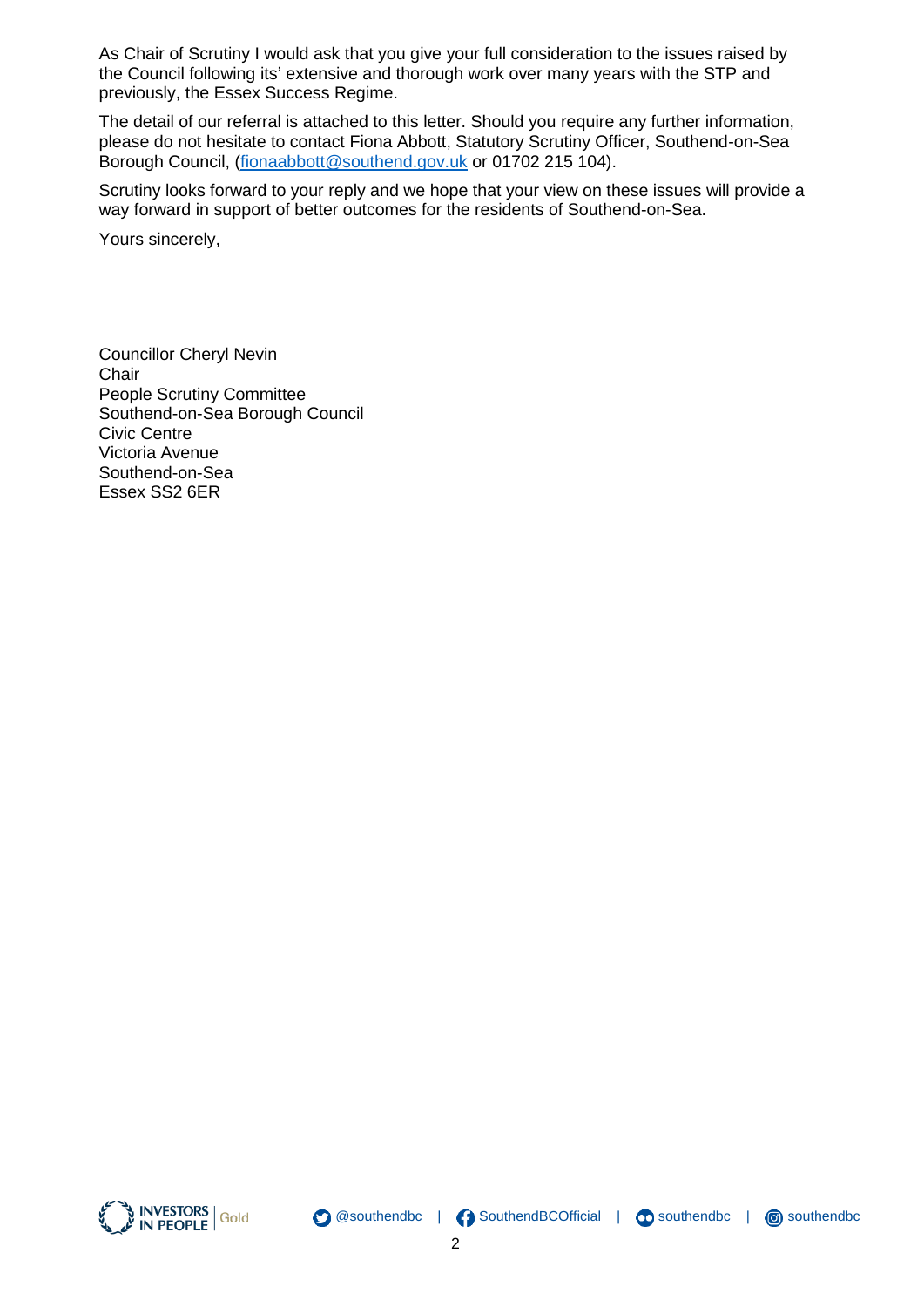# **Referral to the Secretary of State for Health and Social Care**

# **1 Grounds for the referral**

- 1.1 Southend-on-Sea Borough Council (the Council) request that the Secretary of State for Health and Social Care considers our concerns regarding the Mid and South Essex STP (the STP) formal public consultation 'Your Care in the Best Place' and the subsequent decisions taken by the CCG Joint Committee.
- 1.2 The grounds for this referral are;
	- that we consider the content of the formal consultation with the Council to be inadequate; and
	- that we consider the proposed changes for stroke services will not be in the interests of health services in our area.
- 1.3 The reasons and evidence for the referral are laid out in detail below and the structure of this referral paper is as follows;
	- Context (section 2)
	- Summary of 'Your care in the best place' proposals (section 3)
	- CCG Joint Committee decisions (section 4)
	- Summary of our reasons for referral (section 5)
	- Our evidence (section 6)
	- Steps taken to reach agreement with CCG Joint Committee (section 7)

# **2 Context**

- 2.1 With a population circa 180,000, Southend-on-Sea (Southend) is one of the largest conurbations in the East of England. Southend, however, is changing. The Borough is becoming more ethnically diverse and the number of older people is increasing. The proportion of 65+s is currently higher than the national average and is set to significantly increase by 2025.
- 2.2 The level of child poverty and deprivation in Southend is worse than the England and Regional averages. In 2015, over a quarter of Southend residents lived within areas classified as being in the 20% most deprived in England.
- 2.3 Working age adults in Southend are more likely to struggle to find employment and more likely to rely on 'out of work' benefits than an adult in an average family in England. The same Southend adult is slightly more likely to smoke and have a poorer diet than the average person of working age in England.
- 2.4 Adults, of a working age, in Southend are more likely to suffer from anxiety and depression than the England average. This anxiety and depression is more likely to have an impact on associated children, who will, in turn, be more vulnerable to facing mental health conditions.
- 2.5 The proportion of people of excess weight is higher in Southend when compared to the England average, whilst levels of physical activity are lower by comparison.
- 2.6 Older adults, in Southend, are more likely to smoke, have a poorer diet and to suffer from multiple long-term health conditions. As the average older adult ages, they are also more likely to suffer from dementia.
- 2.7 In Southend, the average life expectancy is close to the England average but the cumulative effect of lifestyle behaviours and socioeconomic background are apparent at the end of life. The difference in longevity is marked between those living in the most and least deprived areas in Southend.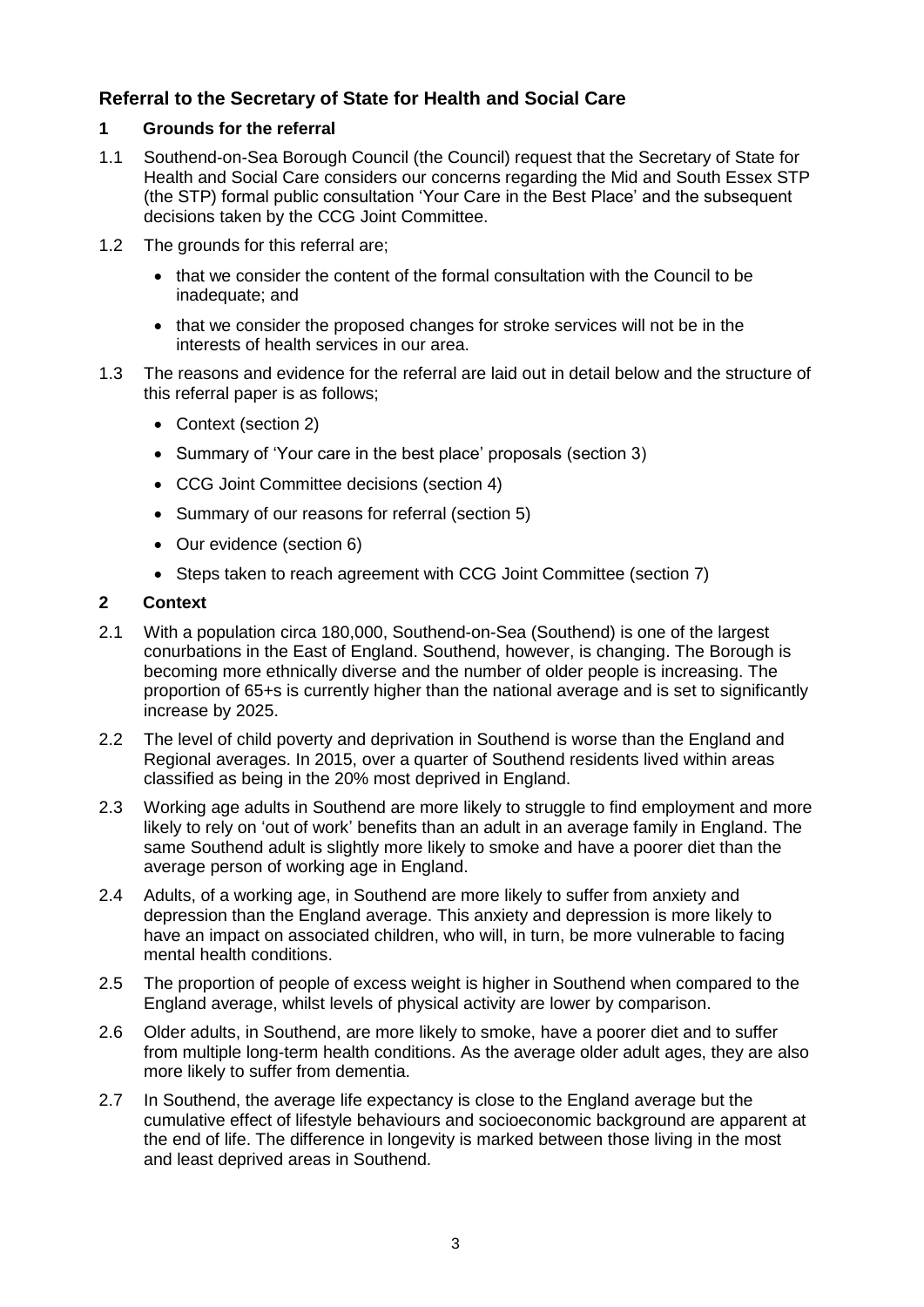- 2.8 In the most deprived areas of Southend, life expectancy drops by 11 years for men and 10 years for women. For men and women, over 60% of the deaths which account for the difference in life expectancy between the most and the least deprived wards are lifestyle related death caused by cancers, and circulatory and chronic diseases.
- 2.9 While the outlook for most families in Southend is good, the health and wellbeing of families from relatively deprived parts of Southend lags behind those from more affluent areas. The gap emerges for those in their school years, widens for those dealing with the realities of adult life and is keenly felt by those in old age.
- 2.10 In addition to Southend's demographics, visitors to Southend continue to grow at a fast rate, Southend has an international airport and one of the busiest lifeboat stations in the country. The results from the 2017 Economic Impact Assessment have shown that tourism in Southend has rapidly grown. In 2017 more than 7.5million trips were undertaken to Southend. So at various times throughout the year the demands on Southend's health system increases dramatically depending on the mix of visitors and residents.

# **3 Summary of 'Your Care in the Best Place' proposals**

- 3.1 The proposals led by Mid and South Essex STP, aim to build up GP and community services over the next 5 years and extend the range of professionals and services in local GP practices. At the same time, it is proposed to change and improve the way the three Mid and South Essex hospitals at Southend, Basildon and Broomfield work.
- 3.2 The flow through hospitals, the wait in A&Es and the wait for discharge from hospital are all at unacceptable levels in Mid and South Essex. The proposals aim to address these challenges.
- 3.3 Specialist care is also addressed in the proposals with the aim of continuing to provide and improve the levels of specialist care. The proposals aim to create larger specialist teams by bringing together the resource and expertise across the three hospital sites. Through doing this the challenge of workforce development, transport and investment is recognised by the proposals.
- <span id="page-3-0"></span>3.4 The public consultation took place between November 2017 and March 2018 and the following principles and proposals under each of them were consulted on;
	- **Principle 1**. The majority of hospital care will remain local and each hospital will continue to have 24 hour A&E department that receives ambulances;
	- **Principle 2**. Certain more specialist services which need a hospital stay should be concentrated in one place, where this would improve care and chances of a good recovery;
	- **Principle 3**. Access to specialist emergency services, such as stroke care, should be via the local A&E, where patients would be treated and, if needed, transferred to a specialist team which may be in a different hospital;
	- **Principle 4**. Planned operations should, where possible, be separate from patients who are coming into hospital in an emergency; and
	- **Principle 5**. Some hospital services should be provided closer to patients either at home or in a local health centre.
- 3.5 No alternative options were provided by the STP, nor did the STP invite those being consulted with to propose alternative options.
- 3.6 An independent report looking at responses to the public consultation was published on 22 May 2018. The report produced by specialist consultation analysts, The Campaign Company, provides a breakdown of both the process and responses to proposals aimed at strengthening and improving health and care services in the community and in the three hospitals serving mid and south Essex.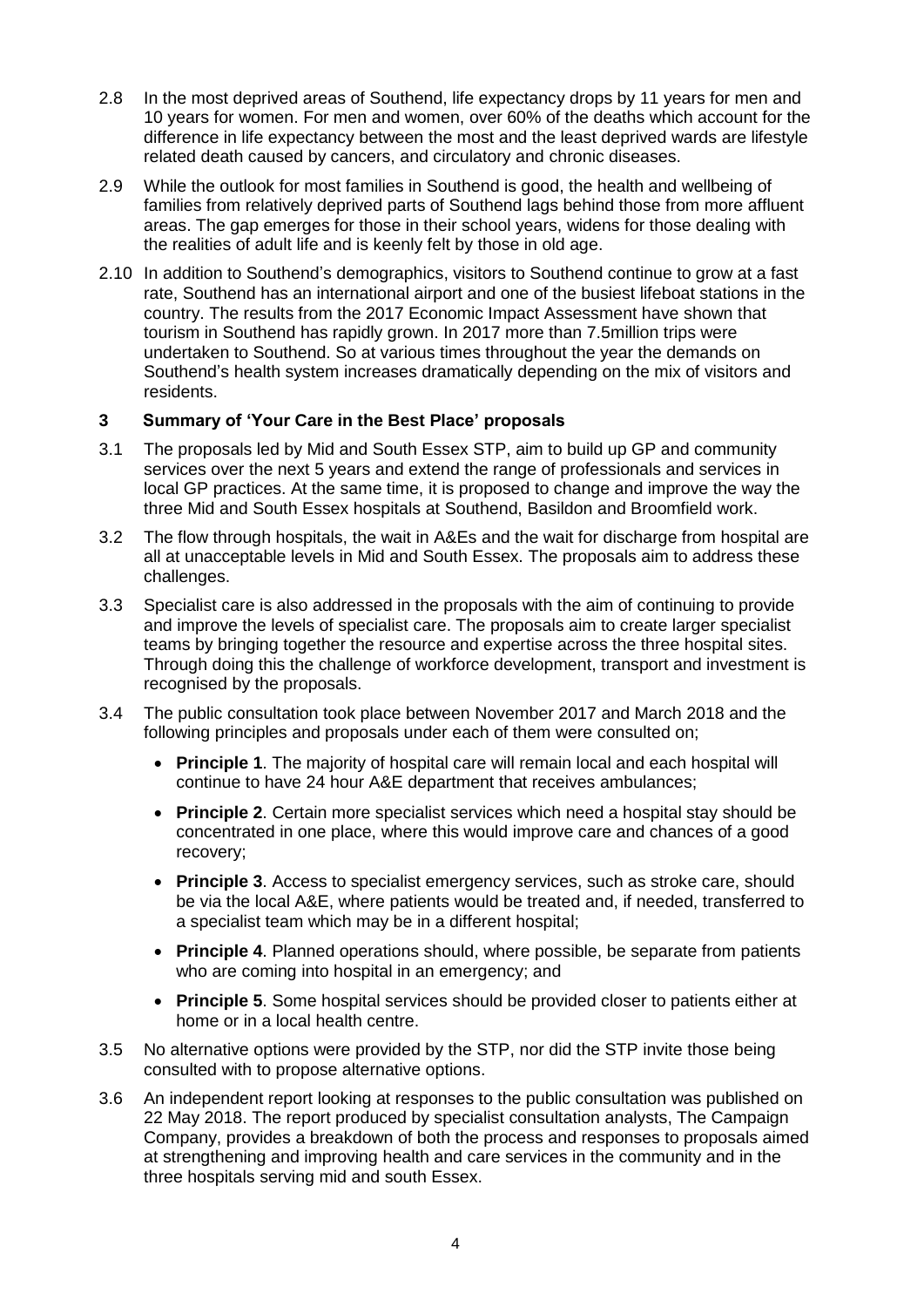- 3.7 The analysis indicates there is broad agreement with the overall principles described in the consultation and as per **para [3.4.](#page-3-0)**
- 3.8 The analysis identifies some local differences, particularly that there was less general agreement with the proposals from those living in the NHS Southend CCG area.
- 3.9 The analysis report has also shown key themes of concern particularly in the areas of;
	- Transport and accessibility of services;
	- Shortages in workforce to deliver a sustainable service; and
	- The need for more detailed and costed plans so that stakeholders can better understand how the STP vision will work in practice.
- 3.10 The 16-week consultation saw 16 large scale public meetings with circa 700 people attending in total, and 40 deliberative workshops and specific events for people who were most likely to be affected by the proposals.
- 3.11 750 people took part in an independently commissioned telephone survey conducted with a demographically-balanced section of the population across mid and south Essex to ensure that the consultation process accurately captured the views of the wider population. The independent report notes that 15 people (of the 750) had 'heard a lot about the STP' whilst 37 people had 'heard a little'. Of all those who had 'heard about' the STP only 15 people had read the consultation document.
- 3.12 This suggests that the STP had failed to communicate and consult effectively with the local residents across the STP footprint.
- 3.13 In total, it is estimated that circa 3,500 (of a total population of circa 1.2M) people took the opportunity to participate. This equates to circa 0.3% of the mid and south Essex population having engaged in the public consultation.
- 3.14 The independent report outlines the process conducted by the CCG Joint Committee and recognises that the overall response cannot be seen as representative of the population but is representative of interested parties who were made aware of the consultation and were motivated to respond.

# **4 CCG Joint Committee decision**

- 4.1 On 6 July 2018 a CCG Joint Committee meeting was held resulting in the following decisions;
- 4.2 **Decision 1** Consultation process. Decision taken that the Joint Committee and its constituent CCGs have met their statutory duties and ensured an effective and robust public consultation.
- 4.3 **Decision 2** Consultation principles CCG Joint Committee noted the five principles for change, upon which the public consultation was based.
- 4.4 **Decision 3** A&E departments. Decision taken that the three A&E departments will continue to operate 24 hours a day and receive blue light ambulances. Trained teams will meet the particular care needs of:
	- Older and frail people
	- Children
	- Patients in need of urgent medical treatment
	- Patients in need of urgent surgical treatment
- 4.5 **Decision 4** Treat and Transfer (clinical transport). Decision taken to approved treat and transfer to specialist services, where appropriate. Changes in specialist services will not begin until a suitable clinical transfer service is in place.
- 4.6 **Decision 5** Complex gynaecology (women's services). Decision taken that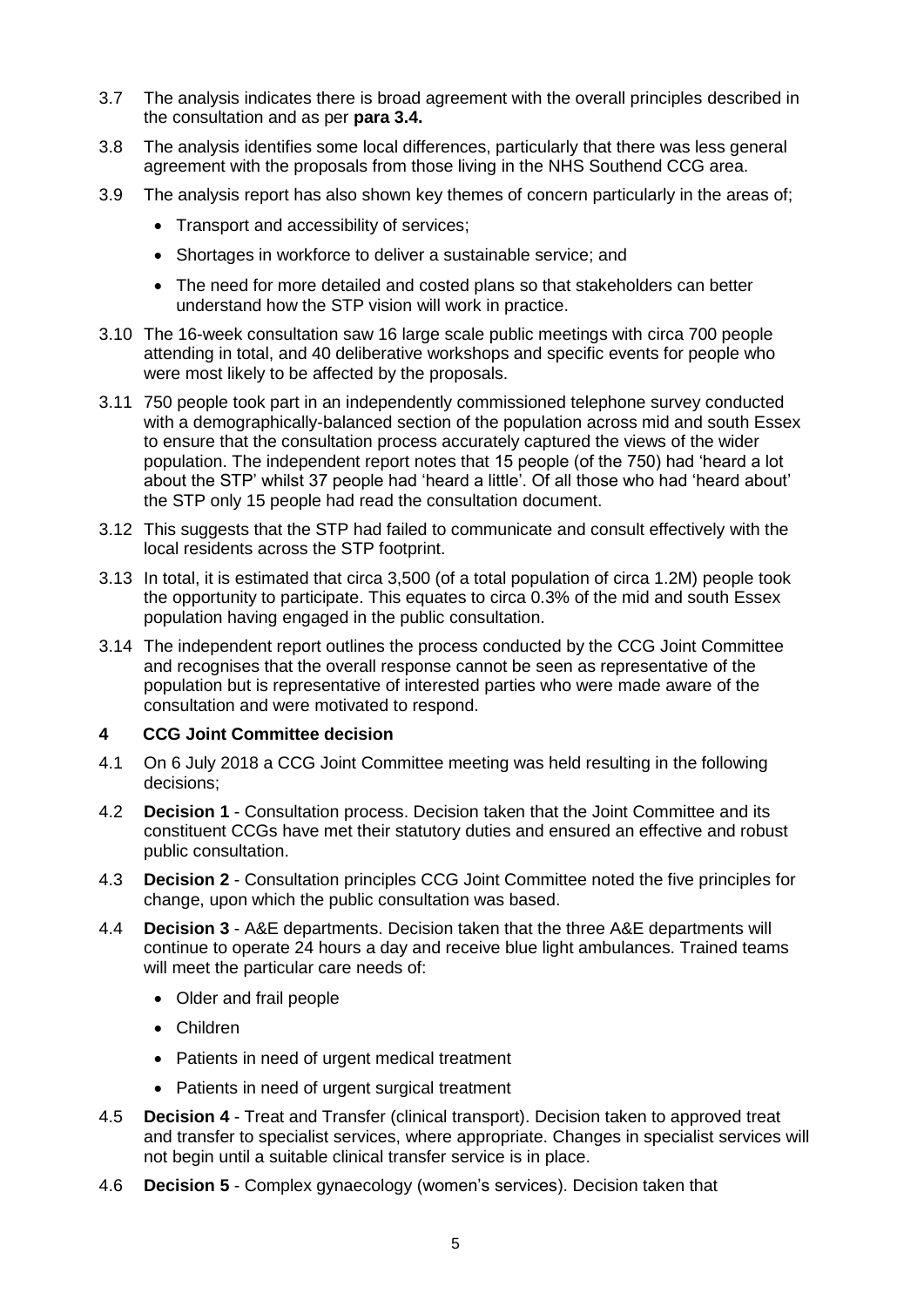- Gynaecological cancer surgery will be located at Southend Hospital
- Complex gynaecological surgery (including uro-gynaecology) will be located at Southend and Broomfield Hospitals.
- 4.7 **Decision 6** Complex respiratory services (for complex lung problems). Decision taken that inpatient care for patients with complex respiratory conditions will be located at Basildon Hospital.
- 4.8 **Decision 7** Complex kidney disease. Decision taken that inpatient care for patients with complex kidney disease will be located at Basildon Hospital. Very complex care, such as kidney transplants, will continue to be provided in specialised centres in London and elsewhere.
- 4.9 **Decision 8** Vascular services (for arteries and veins). Decision taken that a specialist vascular hub will be developed at Basildon Hospital. The abdominal aortic aneurysm (AAA) screening service will remain at Southend Hospital, which already serves the whole of Essex.
- 4.10 **Decision 9** Cardiology services (for complex heart problems). Decision taken that quicker access to the range of treatments offered at the existing Essex Cardiothoracic Centre in Basildon.
- 4.11 **Decision 10** Gastroenterology services (digestive system). The original proposal for complex gastroenterology was not put forward for a decision at this stage.
- 4.12 **Decision 11** Complex general surgery. Decision that;
	- Surgery for some complex emergency general surgical conditions, such as upper gastrointestinal procedures will be located at Broomfield Hospital.
	- Complex colorectal surgery will be located at Broomfield and Southend Hospitals.
- 4.13 **Decision 12** Decision taken that stroke care for patients showing symptoms of a stroke will continue to be via the nearest A&E, where patients will be assessed, stabilised and treated, if clinically appropriate. Patients who have had a stroke will then transfer to Basildon Hospital for a short (approximately 72 hour) period of intensive nursing and therapy support. Should a patient be confirmed as suffering from a bleed on the brain, they will continue to be transferred to a specialised designated centre, as now. This would either be Queen's Hospital, Romford, or Cambridge University NHS Foundation Trust in Cambridge. The CCG Joint Committee strongly supported the ambition to develop a mechanical thrombectomy service. This is a technique that can physically remove a clot from a blood vessel.
- 4.14 **Decision 13** Orthopaedic surgery (for bones and joints). Decision taken that;
	- Planned orthopaedic surgery, such as hip and knee replacements, will be at Southend Hospital for people in south Essex and at Braintree Community Hospital for people in mid Essex.
	- Emergency orthopaedic surgery, such as a serious fracture requiring a hospital stay, will be at Basildon Hospital for south Essex and at Broomfield Hospital for mid Essex.
	- Planned complex wrist surgery will be at Southend Hospital and complex emergency wrist surgery will be at Basildon and Broomfield Hospitals.
	- Further work will test the viability of planned inpatient spinal surgery at Broomfield and Southend Hospitals.
- 4.15 **Decision 14**  Urology (e.g. for kidney, bladder and prostate problems). Decision taken that;
	- Cancer surgery will be at Southend Hospital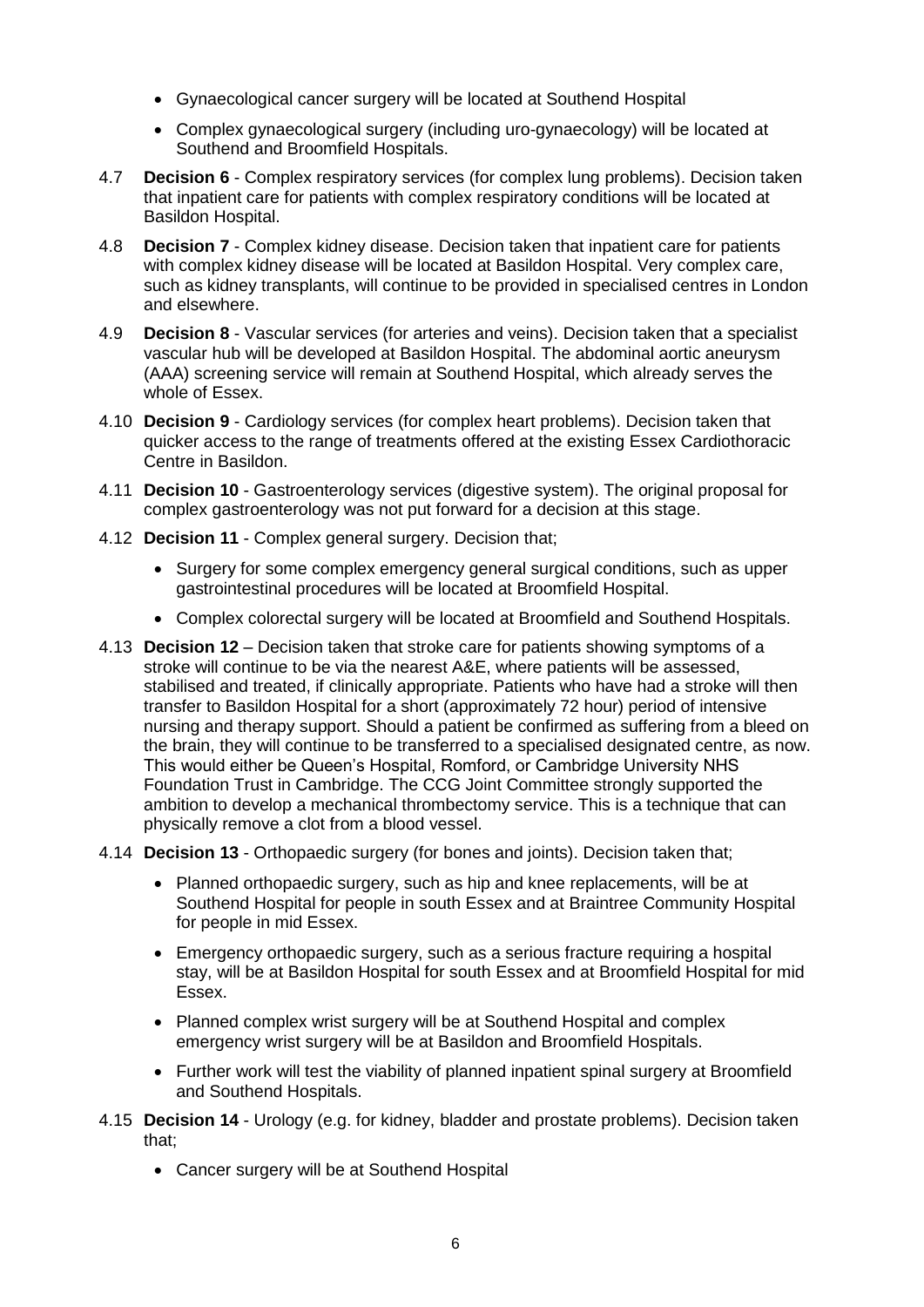- Complex (non-cancer) emergency urological conditions will be treated at Broomfield Hospital
- Complex uro-gynaecological treatment will be located at both Southend and Broomfield Hospitals.
- 4.16 **Decision 15** Orsett Hospital Services currently provided at Orsett Hospital will be transferred to a range of locations within Thurrock, Basildon and Brentwood, enabling the closure of Orsett Hospital. Planning will be in partnership with the local community, including a "People's Panel" supported by Healthwatch organisations in Thurrock and Essex. The Orsett Hospital site will not close until the new services are in place at the agreed new locations.
- 4.17 **Decision 16** Family and carer transport. Decision taken that the hospitals will take reasonable steps to support patients, their families and carers, to travel to a more distant hospital, if required. The priorities are to:
	- Work with local authority transport planners to enhance existing public transport
	- Consider the development of a shuttle bus that could include some of the community hospitals as well as the main hospital sites
	- Expand existing community transport and voluntary car schemes
	- Provide better information for patients and families on all forms of transport
- 4.18 **Decision 17**  Capital funding. Decision that £118 million in capital funding is earmarked in central funds to support the hospital changes, plus an additional £12 million being raised locally through the disposal of local assets.
- 4.19 **Decision 18** Implementation oversight. Decision that there will be an Implementation Oversight Group, which will include patient and public representatives.
- 4.20 **Decision 19** Continued engagement Decision that communication and engagement will continue with patients, public, staff and stakeholder organisations.

# **5 Summary of reasons for the Referral**

The Councils' position;

- 5.1 Prior to public consultation the Council had proactively engaged with the STP, ensuring that the STP was invited to a number of different meetings and committees. The Council have consistently supported areas of the STP that would improve outcomes for Southend residents and have consistently challenged proposals from the STP that would reduce outcomes, for example, the Council robustly challenged the STP proposals to reconfigure the A&E department at Southend Hospital set out in the original proposals prior to formal public consultation.
- 5.2 During the process of public consultation the Council formally responded with a report that acknowledged the need for transformation within health services across the STP footprint and offered support for the STP proposals once the proposals had been sufficiently developed. The Council highlighted six areas of concern to the CCG Joint Committee and specifically noted that insufficient information had been made available by that Committee for the Council to take an informed position regarding the STP proposals. Further, the Council welcomed the opportunity to work in partnership with the STP to ensure specific areas of concern were addressed.
- <span id="page-6-0"></span>5.3 The six areas of concern were;
	- stroke services;
	- investment in Localities;
	- transfers and transport;
	- consolidated discharge and repatriation;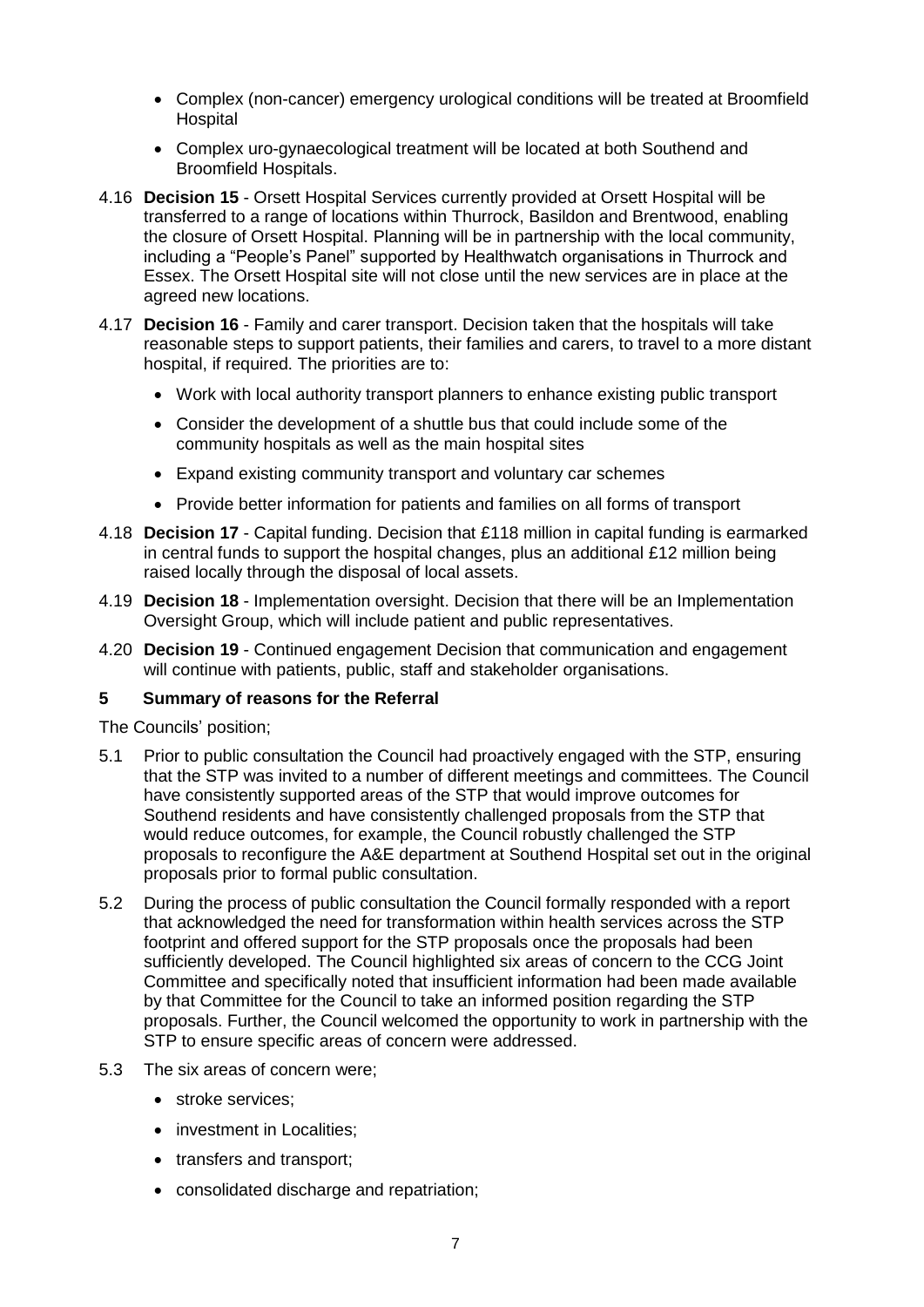- capital investment: and
- workforce.
- 5.4 On 6 July 2018 the CCG Joint Committee made decisions following recommendations made by the STP programme. These recommendations were made following consideration of the public consultation, clinical senate reports and developed proposals for each of the recommendations.
- 5.5 Following the CCG Joint Committee decision making process, at the Southend Council meeting on 19 July 2018 a 'motion' was unanimously supported by all Councillors present and carried reiterating the concerns outlined in the Council's response to the STP proposals and further expressing concern at the public consultation process and how it had reached only a small fraction of the population within the STP footprint.

Rationale for referral

- 5.6 The Council fully recognise that the challenge within mid and south Essex for the provision of health and care services is difficult and extremely complex. The Council further recognise that the current provision of health services within the STP footprint is unsustainable. Reports published by the Council evidence this recognition. Throughout the engagement with the STP, the Council has acknowledged that some of the STP proposals will deliver better outcomes for the residents of Southend. For example, the enhancement of centrally provided specialist services that are not currently provided in Southend Hospital and circa £40M capital investment will, undoubtedly, provide better outcomes.
- 5.7 Throughout the Councils' engagement with the STP and in the absence of a public consultation regarding a series of options, the Council have continually requested evidence that supports the proposals and evidence that supports the decisions from both a clinical and enabling perspective. The Council's challenge has been 'what are the detailed plans for workforce which will support the delivery of the proposals? What are the detailed plans for transport (patients, family, friends, carers etc.) which will support the delivery of the proposals?'
- 5.8 The Council believe that the CCG Joint Committee should reconsider their decisions on the following grounds;

Inadequacy of the content of the consultation with the Council

- 5.9 Insufficient detail to support the decisions made by the CCG Joint Committee regarding **transport** (patients, friends, family and carers), **discharge and repatriation procedure**; **workforce**, **investment** and **implementation** have been provided by the CCG Joint Committee. The Council require this information to reach an informed position on the proposals.
- 5.10 Despite numerous offers from the Council to support and develop, in partnership, alternative options for consideration the process of public consultation presented the proposals as the only option for consideration. There were **no other options** upon which the CCG Joint Committee consulted.
- 5.11 There has been a perceived lack of clarity regarding both the decision making process and evidence to support decisions led by the CCG Joint Committee, which has manifested itself through**; inconsistency in accountability**; **disagreement from clinicians** regarding the proposals; and **inconsistent communications** from both the CCG Joint Committee and the Mid, Southend & Basildon Group Hospitals.

Decision #12 (stroke not in the interests of health services in Southend)

5.12 The Borough of Southend has an undeniable challenge regarding strokes. The **demand for stroke services and occurrence of stroke** in Southend does not support the relocation of a specialist stroke rehabilitation service away from Southend Hospital.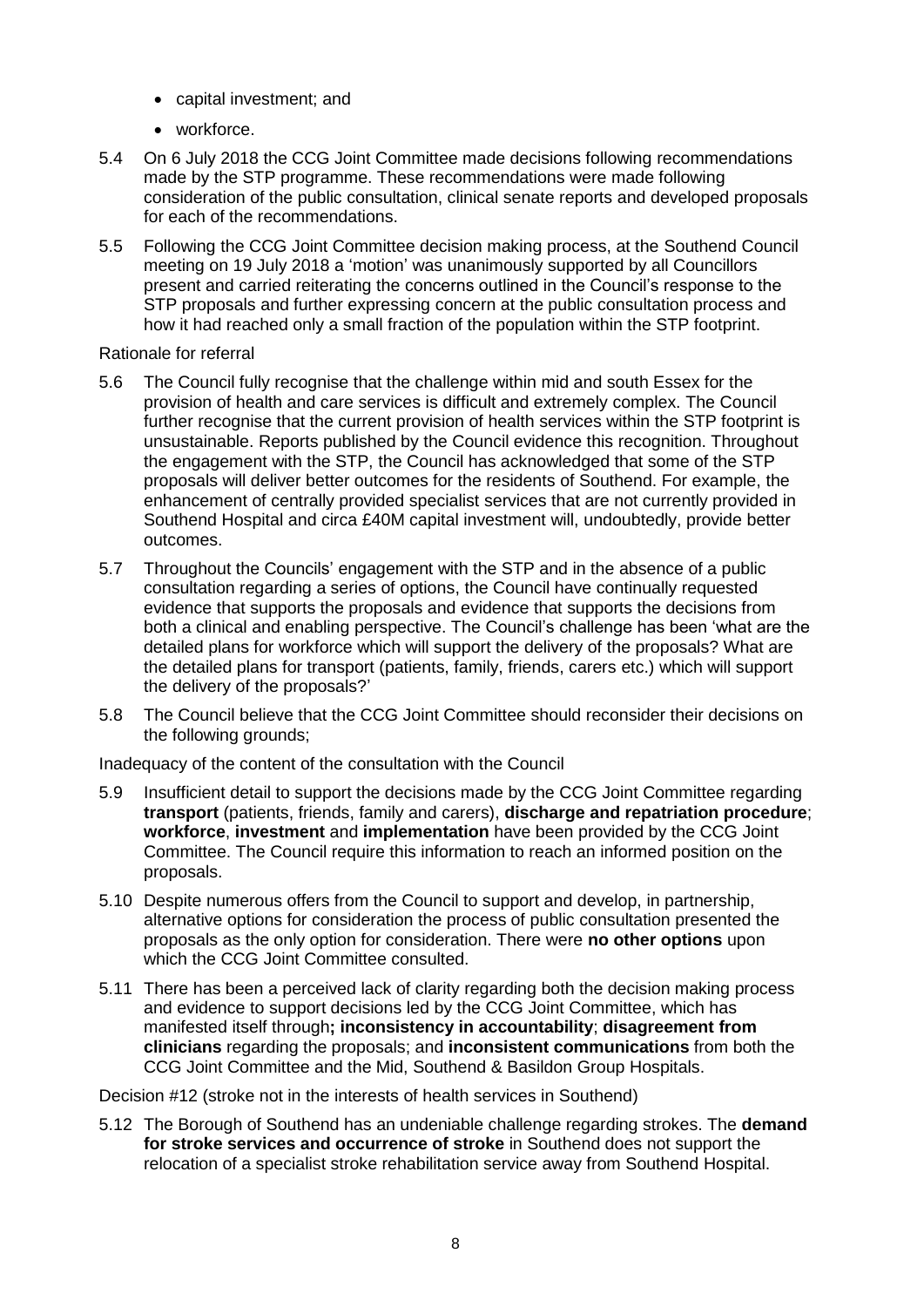Further, evidence to support the co-location of specialist medical services has not been provided by the CCG Joint Committee despite numerous requests from the Council.

- 5.13 There is an **established stroke service infrastructure in Southend**. The Council is of the opinion that the established infrastructure has not been considered in the development of the STP proposals.
- 5.14 The plan for the workforce required to deliver decision #12 is not sufficiently developed to support the decision.
- 5.15 Due to the fact that no options were consulted upon during the public consultation there is **no evidence to suggest that Southend Hospital**, as an option to locate a specialist stroke service, **was considered**.

#### **6 Evidence**

Inadequacy of the content of the consultation with the Council;

Transport plans

6.1 The Council acknowledge that the process required to develop plans for transport is complex. Decisions #4 and #16 concern decisions taken by the CCG Joint Committee relating to transport for patients (treat and transfer); family / carer transport.

Treat & Transfer

- 6.2 The Council recognise that the transport plans for 'treat and transfer' are a continuation of current operational procedures. There are also new plans for reconfigured specialist treatments. The Council further recognise that any STP plans re 'treat and transfer' to accommodate increased volume need to be robust, evidenced, well-resourced and tested.
- <span id="page-8-0"></span>6.3 Whilst the CCG Joint Committee have provided a broad range of evidence and detailed operational procedures to develop the proposals for 'treat and transfer' the Council have continually requested information to support these plans: specifically, in respect of (1) resourcing plans; (2) finance plans; and (3) implementation plans for the treat and transfer of patients.
- 6.4 During the course of consultation with the Council the information outlined in **para [6.3](#page-8-0)** has been requested at a number of both meetings and formal public committees. For example, at the Southend Health and Wellbeing Board in January 2018 representatives of the STP presented the treat and transfer plans and the volume anticipated as a result of the reconfiguration of acute services. When challenged, the evidence to support the plans and the detailed information required to ensure the implementation was not available. In subsequent private and public meetings since January 2018 the required information has still not been made available.

Family / carer transport

- 6.5 Through the Councils' locally elected Councillors' engagement within local communities concern has been raised by Southend residents regarding the STP plans to transport family and carers to visit patients at either one of the three hospitals. The Council recognise that this would only be in the case of patients who have been subject to the 'treat and transfer' model. The Council anticipate that these proposals will have significant impact on the residents of Southend and have therefore sought detailed assurance from the CCG Joint Committee throughout the process of consultation and engagement. This assurance, despite numerous requests, has not been provided.
- 6.6 The assurance required focuses on the CCG Joint Committee supplying information and evidence that enables the Council to have a full and detailed understanding of the volume of residents that this will impact on and for the Council to fully understand the STP detailed plan to deliver their proposals. To date and despite numerous requests, none of this information has been provided.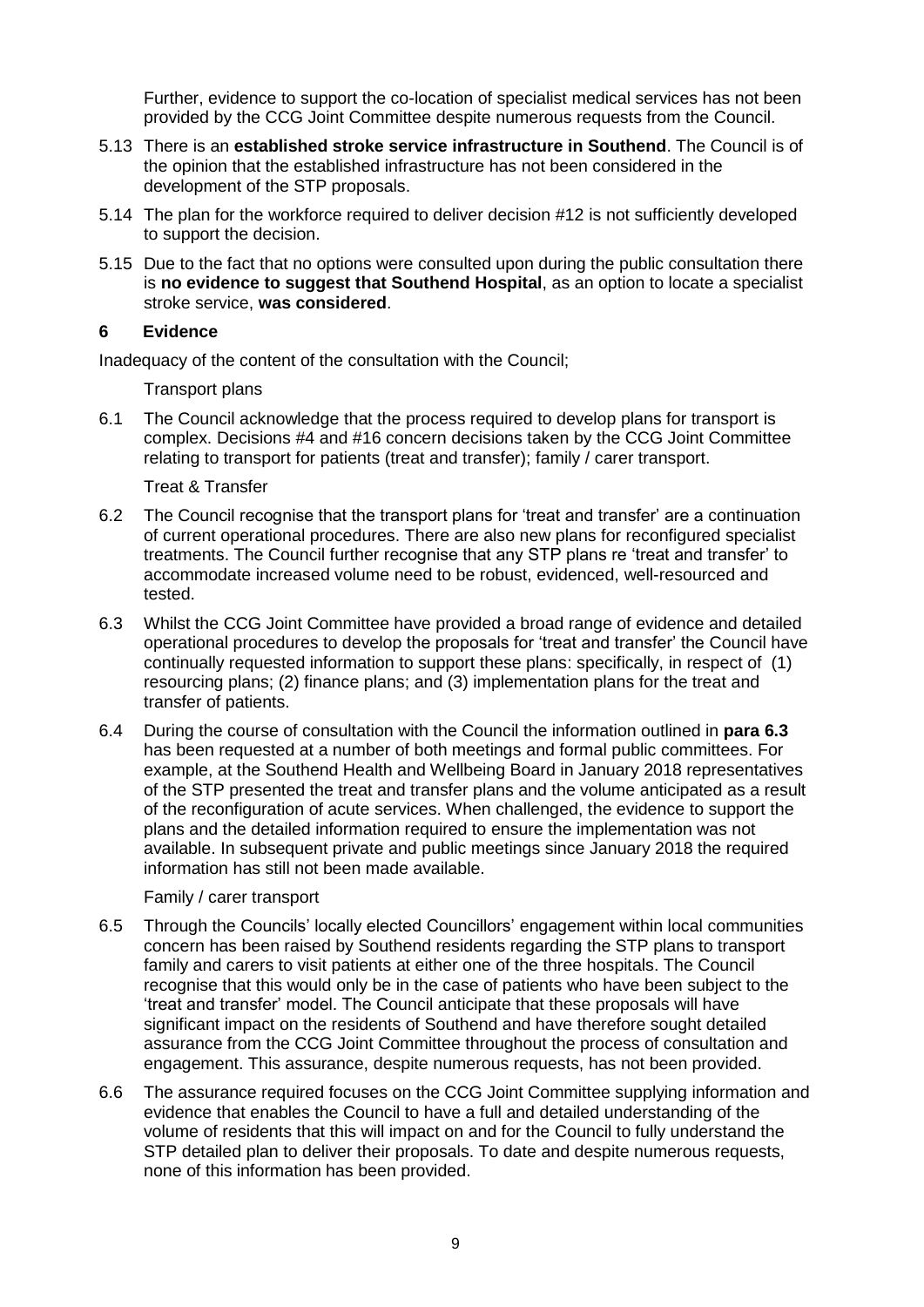6.7 To help assure the Council a brief study and practical pilot was conducted during 2017; a member of staff was asked to make a number of journeys using public transport from both Southend Central bus station to Basildon Hospital (and return) and from Shoebury Town Centre to Basildon Hospital (and return). The journeys took place mid-morning and mid-afternoon. On both occasions each return journey took in excess of 4hrs.

#### Workforce proposals

- 6.8 From the outset of the STP (formerly the Essex Success Regime) the Council have underlined the need to have detailed proposals for workforce. The Council consider that these proposals underpin the entire STP. The proposals must be practical, deliverable and sustainable to ensure the reconfiguration of acute services, the transformation of primary care and the delivery of an out of hospital community model, can be realised.
- 6.9 Throughout the consultation with the Council workforce evidence has been requested to support the detailed implementation of the STP proposals. The information requested to support the consultation with the Council relates to;
	- the plans to recruit and retain the workforce required;
	- the plans required to sustain and skill the workforce required; and
	- the plans required to operate and manage services.

to deliver the plans for acute reconfiguration; transformation of primary care; and the development of the out of hospital community model.

#### Investment plan

6.10 The Council have regularly requested information to support decision #17 of the CCG Joint Committee. Specifically, the allocation of the circa £40M of capital investment earmarked for Southend Hospital. The Council have also requested the information regarding the detail of the disposal of assets noted under decision #17. This information has not been provided or made available during the process of consultation with the Council.

# Implementation plan

6.11 Throughout the process of consultation both the Council and the CCG Joint Committee have acknowledged the complexity and planning required to implement the STP proposals. Through a number of formal meetings and committees the Council has requested the implementation plan being developed by the CCG Joint Committee. A review of the plan would help the Council to support the CCG Joint Committee decisions. This information has not been provided nor made available during the process of consultation with the Council.

# Discharge and repatriation

6.12 The Council has consistently highlighted the challenges for discharge and repatriation to the CCG Joint Committee. For patients to be discharged efficiently a consistent repatriation process needs to be in place. Throughout the consultation with the Council the CCG Joint Committee have not addressed these concerns nor has information addressing these concerns been made available.

# Zero options for consideration during public consultation

6.13 Throughout consultation with the Council no options have ever been provided by the CCG Joint Committee upon which the Council could be engaged and consulted with. From the outset the Council have made an offer to work in partnership with the STP to develop alternative options. This has included the Council suggesting a Council investment in a new, modern and fit for purpose facility, providing acute services for Southend which meets the changing and developing needs and aligns with the STP direction of travel. Whilst the Council acknowledges that it is not 'best placed' (nor is it our role) to develop alternative options we consider that we have embraced this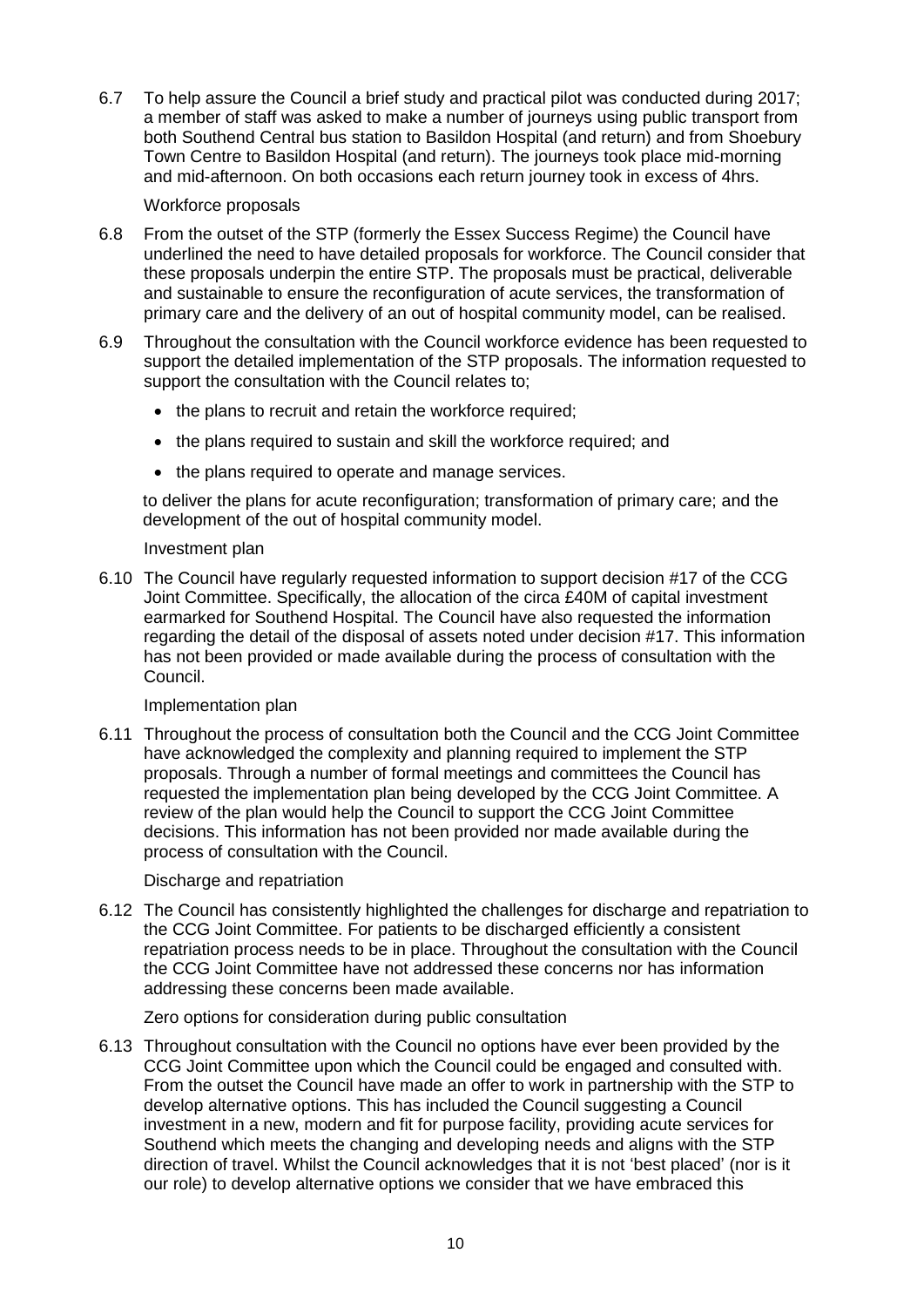opportunity in the interests of delivering better outcomes for our residents. This would have enabled the development of a strong partnership, detailed and robust proposals.

Lack of Clarity

- 6.14 There has been a perceived lack of clarity regarding both the decision making process and evidence to support decisions led by the CCG Joint Committee, which has manifested itself through**; inconsistency in accountability**; **disagreement from clinicians** regarding the proposals; and **inconsistent communications** from both the CCG Joint Committee and the Mid, Southend & Basildon Group Hospitals. For example;
	- the public events planned in Southend appeared to be disorganised and were ticketed which led to the perception that the CCG Joint Committee were not being inclusive throughout the process of public consultation;
	- at a public event in Southend the Interim Accountable Officer for Southend CCG made the statement that 'public consultation was not a referendum' leading to the perception by the Council that decisions had already been taken;
	- during the process of consultation with the Council the three NHS provider Trusts announced a merger of the three hospital Trusts which led to the perception that the CCG Joint Committee and provider Trusts were aligning themselves to deliver 'already' made decisions;
	- since the original inception of the STP (the Essex Success Regime) there have been five Accountable Officers at NHS Southend CCG which has led to the impression that there was inconsistency in accountability and responses to the Council's concerns; and
	- prior to public consultation and at a public event in Rochford the Senior Consultant at Southend A&E stated that 'the further patients had to travel, the more likely they would be to die' in reference to the planned reconfiguration of A&E services. Shortly after this statement the STP reversed their proposals to reconfigure the three A&E services. This led to the perception by the Council that other plans for the reconfiguration of acute services were not supported by clinicians and that the CCG Joint Committee were suppressing clinical concerns.

Decision #12 (stroke not in the interests of health services in Southend)

6.15 The decision to locate a specialist stroke service at Basildon Hospital that will provide intensive nursing and therapy is not in the interests of local Southend health services.

# Decision #12 - background

- 6.16 The five principles consulted on included the principle that certain, more specialist, services which require an inpatient stay should be concentrated in one place, where this would improve care and chances of a good recovery.
- 6.17 This model / principle is supported by the East of England Clinical Senate who confirmed that the proposals for service change would deliver improvements to patient care. The proposals / service model developments for stroke services were developed by leading front-line consultants and have been recognised as improving the quality, outcome and safety of care.
- 6.18 Whilst it is recognised that specialist services, which require an inpatient stay, would benefit from being concentrated in one place there is no evidence to support the location of a number of the CCG Joint Committee decisions in Basildon. Specifically, decision #12 which refers to …

… 'the care for patients showing symptoms of a stroke continuing to be via the nearest A&E, where patients will be assessed, stabilised and treated, if clinically appropriate. Patients who have had a stroke will then transfer to Basildon Hospital for a short period of intensive nursing and therapy support'…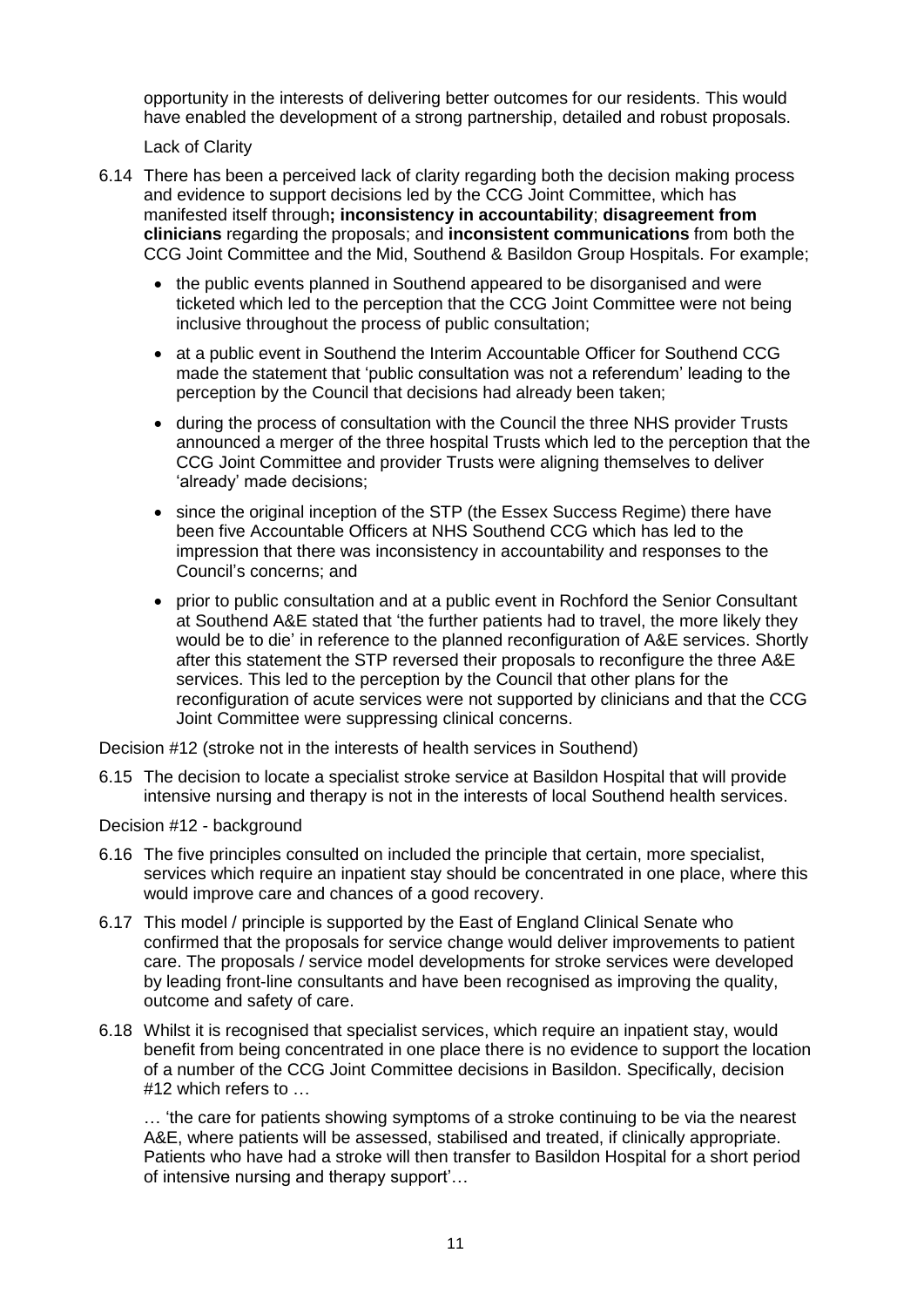The decision further recognises that where a patient is confirmed as suffering from a bleed on the brain, they will continue to be transferred to a designated neuro unit, as now. The CCG Joint Committee strongly supported the ambition to develop a mechanical thrombectomy service but makes no recognition that a thrombectomy service (on a best endeavour approach) is currently provided from Southend Hospital.

- 6.19 The Council has publicly stated support for the clinically developed stroke model but have continually sought evidence to support the location of this model at Basildon Hospital.
- 6.20 Despite repeated requests from the Council (via Southend Scrutiny, JHOSC and Southend Health and Wellbeing Board) for evidence to support the locating of stroke rehabilitation services at Basildon Hospital no evidence has ever been provided.
- 6.21 During the course of public consultation locally elected Councillors from all political groups from the Council visited the stroke unit at Southend Hospital to discuss the STP proposals.
- 6.22 The Councillors left the visit very clear that a model had been developed between the lead consultants for each acute site that places the patient at the centre. The immediate and timely hyperacute clinical intervention is paramount to the delivery of a successful model. The fast reaction of the model to identify patients with strokes (using hyperacute imaging), the ability to quickly identify the cause of the stroke and hyperacute clinical intervention delivered thereafter are all primary considerations of the model.
- <span id="page-11-0"></span>6.23 The resourcing of the hyperacute clinical intervention model was also a topic of conversation and Dr Guyler (Lead Consultant for Stroke Medicine) outlined the required resource at each site for the model to function effectively. This included a medical hyperacute assessment team 24/7 (incorporating 6 nurses and 6 doctors), a CT scanner 24/7 and an MRI scanner 24/7, all at each hospital site. Clare Panniker (Chief Executive Mid, Southend and Basildon Hospital Group) confirmed to the Councillors and assured the meeting that the STP proposals were committed to resourcing each site appropriately as defined by the model Dr Guyler outlined.
- 6.24 The decision for the reconfiguration of stroke services and development of a hyperacute clinical intervention model is supported with clinical evidence. However, the rationale to incorporate a specialist stroke unit at Basildon Hospital, where patients will receive a short period of intensive nursing and therapy is unclear and not documented in the CCG Joint Committee Decision Making Business Case.
- 6.25 The Council acknowledge that The Stroke Association supports the proposals for stroke services as agreed by the CCG Joint Committee. In summary, The Stroke Association specifically supports the development of the model outlined in the CCG Decision Making Business Case. The Stroke Association further supports the development of a specialised stroke service which will provide intensive nursing and therapy. Whilst the report supports the development of the specialist service at Basildon Hospital the Stroke Association were not asked to appraise any alternatives, nor is it clear that any alternatives were appraised by the CCG Joint Committee. For example, the Stroke Association were not requested to comment on whether or not the specialist stroke service should be based at Southend.

#### Strokes in Southend

- 6.26 Southend has the highest number of strokes (within the STP footprint) per 1,000 population over the age of 65. The data (17/18) shows that the Southend rate is 7.5 which is significantly higher than Basildon and Mid Essex. Not only does Southend have the highest rate of strokes within the STP, the rate has been steadily increasing (15/16, 16/17 & 17/18) as compared to Basildon and Mid Essex which have been steadily decreasing or remaining constant.
- 6.27 Stroke admissions for Southend Hospital have been steadily increasing year on year, growing from 694 (14/15) to 734 (16/17). This equates to Southend Hospital admitting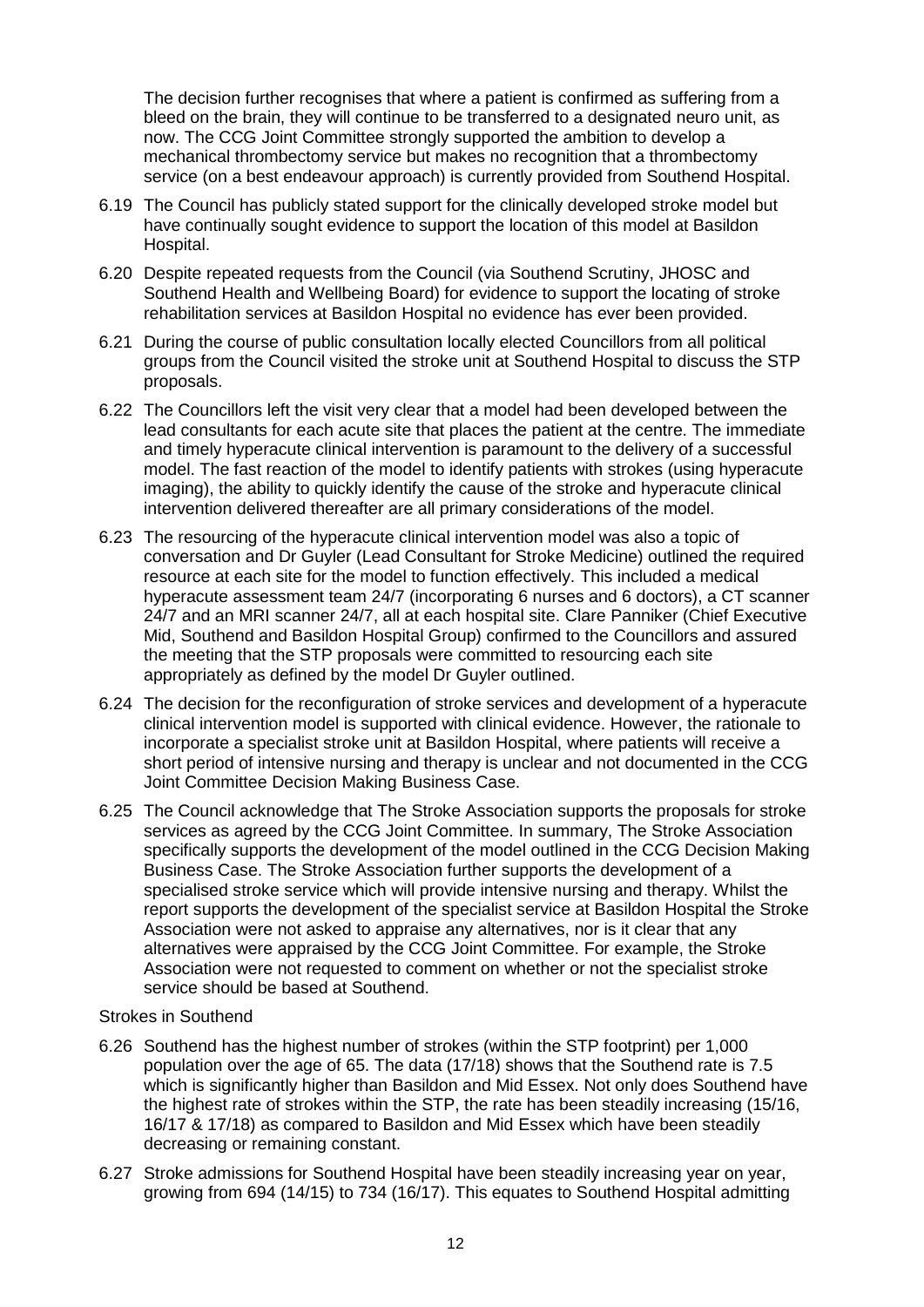circa 14 stroke cases per week as compared to circa 11 per week each for both Broomfield and Basildon Hospitals, taken from 16/17 data.

#### Established infrastructure

- 6.28 Southend Hospital is audited by the Sentinel Stroke National Audit Programme (SSNAP). The most recent audit demonstrates that all three acute hospitals in the Mid and South Essex STP are delivering similar patient outcomes. The evidence and rationale to support the locating of a Specialist Stroke service at Basildon Hospital is not available and raises questions as to why the locating of Specialist Stroke service at Southend Hospital has been overlooked.
- 6.29 Southend has an international airport and a Medical Technical campus which would allow Southend Hospital to attract research funding. It is unclear whether or not this issue has been considered in the CCG Joint Committee decision making process. In addition, Southend Hospital have consistently demonstrated leadership with regards to the development of stroke services, for example; a mobile stroke unit and a best endeavour thrombectomy service.

#### **Workforce**

- 6.30 Both the CCG Joint Committee and the Council have recognised the significant challenge associated with workforce which will need to be addressed to enable the successful implementation of the STP.
- 6.31 Despite numerous requests from both JHOSC and the Council the detailed workforce information which is required to provide assurance has not been provided by the CCG Joint Committee. As noted in **para [6.23](#page-11-0)**, the Chief Executive of Mid, Southend and Basildon Hospital Group confirmed to the Council's locally elected Councillors that resourcing for the clinical hyperacute intervention model (both at local sites and specialist stroke services) would be made available. To date, neither the JHOSC nor the Council have received any information to provide assurance that this commitment is robust.
- 6.32 By creating a specialist stroke service evidence suggests that lives will be saved and disabilities will be reduced. Access to and availability of a specialist stroke workforce continues to be a problem for delivering high quality evidence based stroke care. The British Association of Stroke Physicians has stated 'Clinical developments in UK stroke services have overtaken the specialist resource needed to support them'. The creation of a specialist stroke service (irrespective of location) will allow for the existing specialist workforce in Mid and South Essex STP to be used more effectively to provide evidence based interventions that save lives and reduce disabilities.
- 6.33 Additionally, there is no published evidence that addresses the workforce challenges that would be created as a result of the additional transport requirement (patient, friends, family, carer etc.) following the implementation of specialist stroke services at Basildon Hospital.

Southend as an option was not considered

- 6.34 Throughout the numerous engagement events held between Southend and the STP requests were made for the rationale and evidence base that supported the location of a specialist stroke service, providing intensive nursing and therapy support, at Basildon Hospital. The evidence base that supports the CCG Joint Committee decision has never been made available to either Officers or Councillors at Southend.
- 6.35 The limited evidence that has been published in the CCG Joint Committee Decision Making Business Case indicates that there are clinical connections between a cardio thoracic centre and stroke services. The clinical evidence to support this has not been made available.
- 6.36 The CCG Joint Committee Decision Making Business Case also makes reference to the fact that workforce issues will be resolved as a result of locating specialist stroke